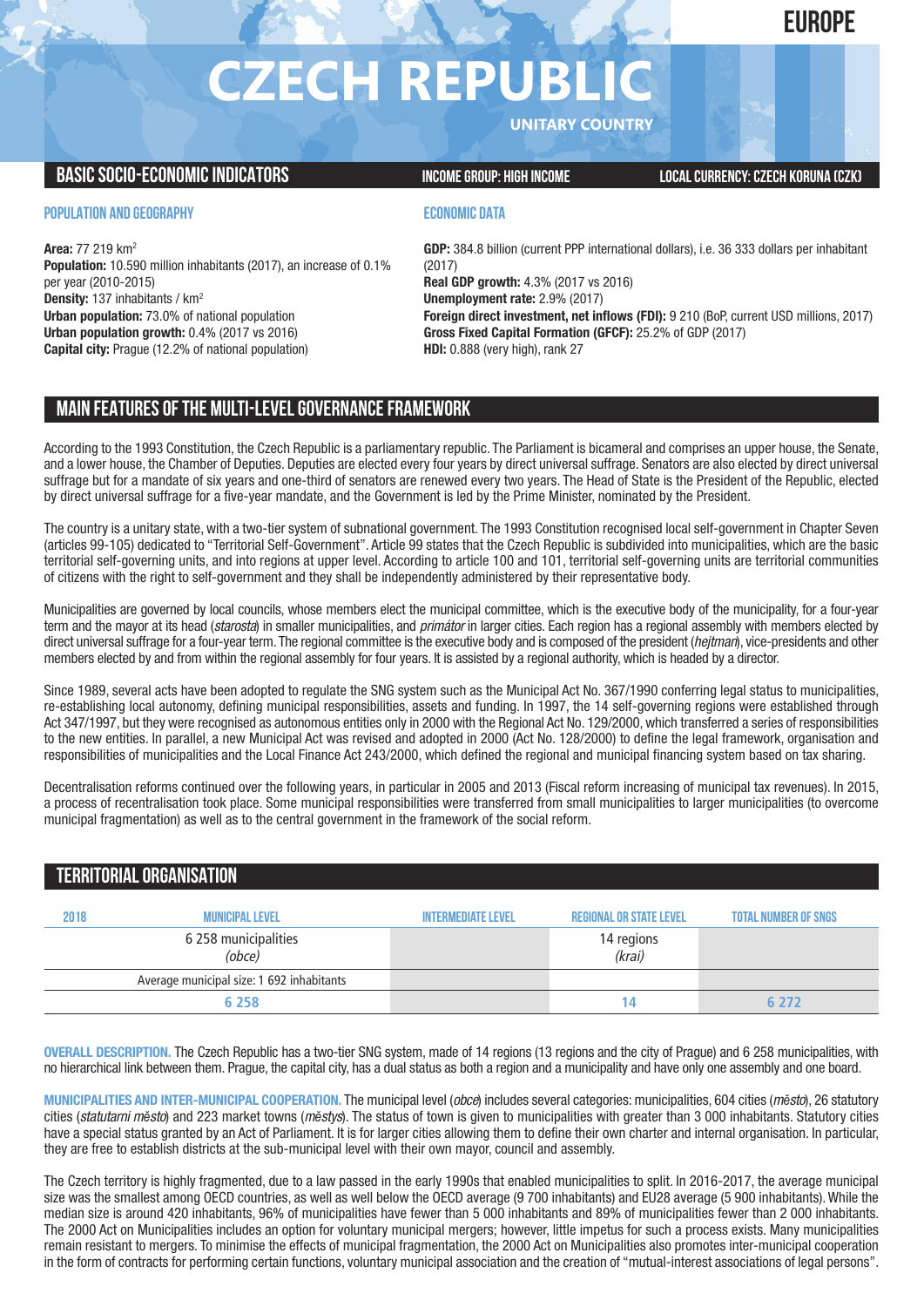There were around 790 inter-municipal cooperation structures active in the field of education, social care, health, culture, environment, tourism in 2016. 90% of municipalities participate in some form of co-operation. To further promotion cooperation, shared service centres are currently being developed by the Ministry of Interior and the Union of Towns and Municipalities, with the objective to ensure more efficient delivery of public services. The City of Prague has a special status defined by Act No. 131/2000 on the City of Prague, as amended. In addition to city-wide directly elected representatives following the system of regions, the city is divided into 22 districts and 57 self-governing boroughs (some of which are also districts), each composed of its own elected local council. Council members then elect the mayor and the municipal committee.

**REGIONAL LEVEL.** The 14 regions are quite diverse in terms of area, demography and socio-economic development. The area of every region was created based on the geographical analysis with respect to the special interactions between the core and the periphery. The demographic size ranges from 296 000 inhabitants in Karlovy Vary region to 1.346 million in Central Bohemia. The regional GDP per capita in the region of Prague is three times higher than in Karlovy Vary region, which has the smallest. Prague Metropolitan Area, surrounded by the region of Central Bohemia, the largest functional urban area of the country, encompasses 435 municipalities. Together, they gather almost 25% of the national population and 36% of the national GDP. Before the decentralisation reform in 2000-2002, there was a state territorial administration made up of districts (*okres*). A reform, effective since January 2003, replaced district offices by municipalities with extended competence (see below) which took over most of their functions. However, the old districts still exist as territorial units and remain as seats of some of the offices, especially courts, police and archives. An Act on Territorial Division of the State was submitted to the Government at the end of 2018, with the aim to simplify the system of state territorial administration, by completing the transition from the system of districts to the delegation of functions at the municipal level.

#### **SUBNATIONALGOVERNMENT RESPONSIBILITIES**

The Municipal and Region Acts, both amended in 2002, make a distinction between autonomous and delegated responsibilities.

While municipalities have equal status, delegated competences are not the same for all municipalities. The government established an asymmetric and complex system of delegation according to the size and capacity of municipalities. There are three categories: at the upper level, there is a network of 205 municipalities with "extended powers" (ORP) that fulfil several administrative functions delegated by the central government on behalf of smaller surrounding municipalities (e.g. civil registers, building authority). At intermediate level, there are 183 municipalities with an "authorised municipal authority" that perform delegated functions but on a smaller scale. At the lower level, municipalities have basic delegated powers. Smaller municipalities can also delegate additional functions to the ORP if they do not want to provide, or cannot provide because of their lack of capacity specific services. Some municipal competences are currently being re-allocated from small municipalities to larger ones and to the central government within the framework of the Social Reform.

Municipalities have many competences and encompass almost all areas of activity: economic affairs and transport, environment protection, education, social welfare, urban development, utilities, etc. Regional responsibilities include upper secondary education, regional roads and public transport, economic development and planning and health.

|                                       | <b>STATE LEVEL</b>                                                                                                                                                                                                                        | <b>MUNICIPAL LEVEL</b>                                                                                                                          |
|---------------------------------------|-------------------------------------------------------------------------------------------------------------------------------------------------------------------------------------------------------------------------------------------|-------------------------------------------------------------------------------------------------------------------------------------------------|
| 1. General public services            | Regional administration                                                                                                                                                                                                                   | Municipal administration; Administrative delegated tasks (civil register)                                                                       |
| 2. Public order and safety            | Fire safety; Prevention of criminality                                                                                                                                                                                                    | Fire-fighting and prevention; Municipal police                                                                                                  |
| 3. Economic affairs<br>/transports    | Road network; Regional public transport; Tourism; Regional economic<br>development; Cohesion (regional boards on cohesion)                                                                                                                | Public transport; Local roads;<br>Local economic development                                                                                    |
| 4. Environmental<br>protection        | Protection of fauna and flora                                                                                                                                                                                                             | Water management and treatment (ORP only); Urban heating;<br>Waste management (ORP only); Environmental protection                              |
| 5. Housing and<br>community amenities | Planning (approval of planning and zoning<br>documents at the regional level)                                                                                                                                                             | Local development and planning;<br>Cemeteries; Public areas; Housing                                                                            |
| 6. Health                             | Establishment and management of regional hospitals; Nursing homes;<br>Monitoring the quality of care of private health care providers;<br>Emergency services; Long-term care institutions;<br>Facilities for disabled adults and children | Provision of primary healthcare services<br>(medical centres and doctors)                                                                       |
| 7. Recreation,<br>culture & religion  | Sport (funding)                                                                                                                                                                                                                           | Culture; Sport                                                                                                                                  |
| 8. Education                          | Upper secondary education                                                                                                                                                                                                                 | Pre-elementary, primary and lower secondary education<br>(excluding teachers' salaries)                                                         |
| 9. Social<br>protection               | Youth (funding); Social services                                                                                                                                                                                                          | Administration of social benefits on behalf of central government;<br>Social assistance; Youth policy; Retirement homes; Homes for the disabled |

#### **Main responsibilitysectors and sub-sectors**

## SUBNATIONAL GOVERNMENT FINANCE

| Scope of fiscal data: regional offices, municipalities and town councils, associations of municipalities, regional<br>councils of cohesion Regions, local semi-budgetary organisations, non-profit institutions, public non-financial<br>and financial corporations. | <b>SNA 2008</b> | Availability of fiscal data:<br>High | Quality/reliability of fiscal data:<br><b>High</b> |
|----------------------------------------------------------------------------------------------------------------------------------------------------------------------------------------------------------------------------------------------------------------------|-----------------|--------------------------------------|----------------------------------------------------|
|----------------------------------------------------------------------------------------------------------------------------------------------------------------------------------------------------------------------------------------------------------------------|-----------------|--------------------------------------|----------------------------------------------------|

**GENERAL INTRODUCTION.** While fiscal autonomy has increased in recent decades to accompany political decentralisation, central government funds are often allocated in a way that constrains local independence and policy making. SNGs have low tax and spending autonomy. Municipal fragmentation also limits their spending capacity.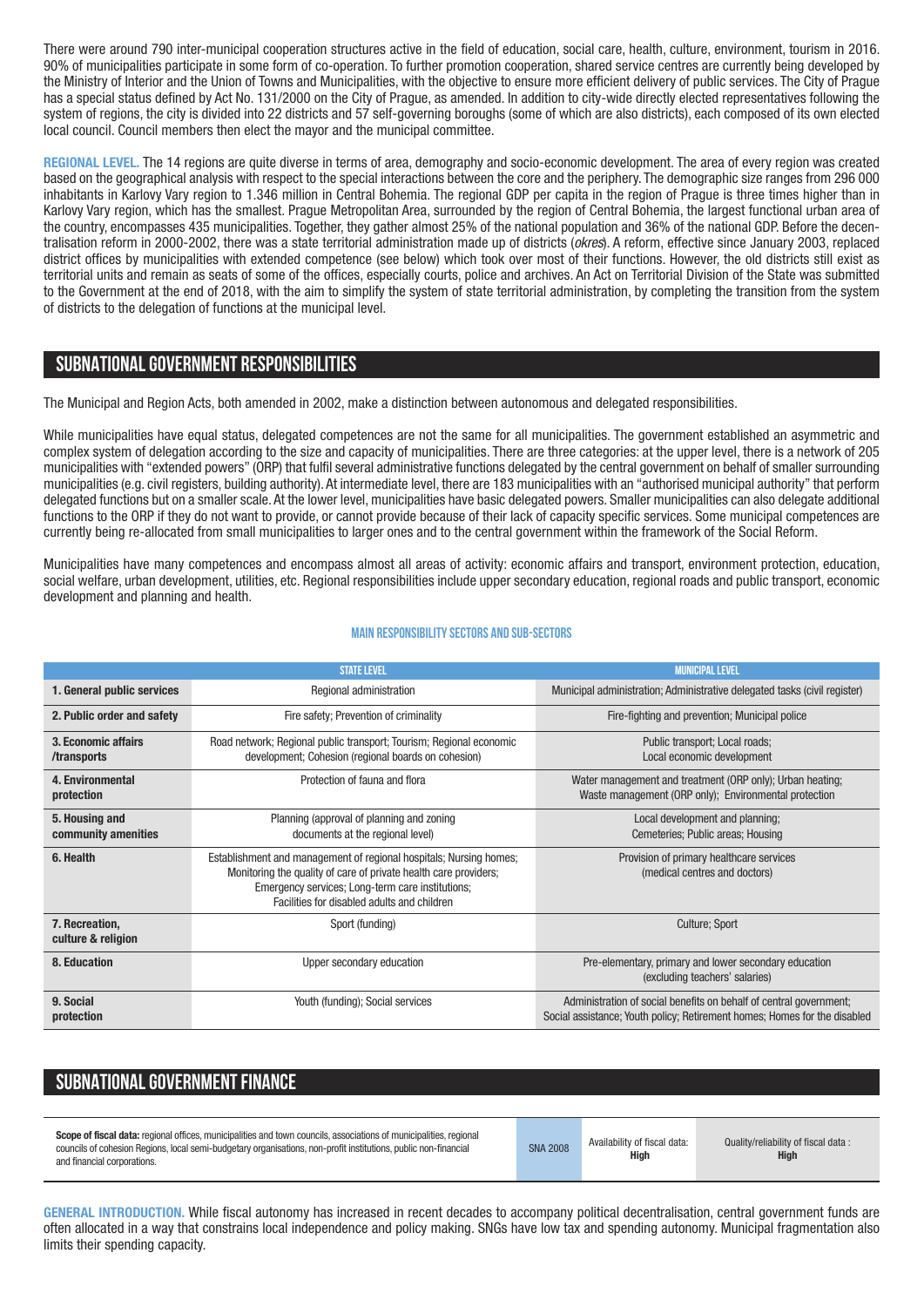## **EUROPE**

## **CZECH REPUBI UNITARY COUNTRY**

#### **SUBNATIONAL GOVERNMENT EXPENDITURE BY ECONOMIC CLASSIFICATION**

| 2016                            | <b>DOLLARS PPP / INH.</b> | % GDP | % SNG EXPENDITURE | % GENERAL GOVERNMENT EXPENDITURE<br><b>(SAME EXPENDITURE CATEGORY)</b> |                   |  |
|---------------------------------|---------------------------|-------|-------------------|------------------------------------------------------------------------|-------------------|--|
| <b>Total expenditure</b>        | 3536                      | 10.2% | 100%              |                                                                        |                   |  |
| Inc. current expenditure        | 3049                      | 8.8%  | 86.2%             | Total expenditure                                                      | 25.8%             |  |
| Staff expenditure               | 1492                      | 4.3%  | 42.2%             |                                                                        |                   |  |
| Intermediate consumption        | 1 0 6 3                   | 3.1%  | 30.1%             |                                                                        |                   |  |
| Social expenditure              | 31                        | 0.1%  | 0.9%              | Staff expenditure                                                      | 48.9%             |  |
| Subsidies and current transfers | 436                       | 1.3%  | 12.3%             |                                                                        |                   |  |
| Financial charges               | 8                         | 0.0%  | 0.2%              | 2.1%<br>Social benefits                                                |                   |  |
| Others                          | 18                        | 0.1%  | 0.5%              |                                                                        |                   |  |
| Incl. capital expenditure       | 487                       | 1.4%  | 13.8%             |                                                                        |                   |  |
| Capital transfers               | 35                        | 0.1%  | 1.0%              | Direct investment                                                      | 40.3%             |  |
| Direct investment (or GFCF)     | 452                       | 1.3%  | 12.8%             | 20%                                                                    | 50%<br>40%<br>30% |  |

**EXPENDITURE.** Despite the decentralisation process, SNG spending in Czech republic is below the OECD average (16.2% of GDP and 40.4% of public spending in 2016) as well as below the EU28 average (15.5% of GDP and 33.4% of public expenditure). The share of staff expenditure in SNG expenditure is significant (42.2% vs. 36% in the OECD in 2016 and 32.9% in the EU) and SNG staff spending accounted for almost half of public staff spending, a level in line with the EU28 average (50.9%). Discretionary powers of SNGs are limited as an important share of spending is made on behalf of the central government, which determines local government employees' salaries. Regional expenditure has been growing continuously since the creation of regions, as they have been gaining more spending responsibilities and resources from the decentralisation process. In 2016, they accounted for 45% of SNG expenditure (12% of public expenditure, i.e. 4.6% of GDP) while municipalities accounted for the remaining 55% (14% of public expenditure and 5.6% of GDP).

**INVESTMENT.** SNGs have a key role in public investment. However, this role has decreased over the last few years. While SNG investment accounted for 1.8% of GDP and 52% of public investment, it represented 1.3% of GDP and 40.3% of public investment in 2016 vs 1.7% of GDP in the OECD and 56.9% of public investment. It accounted for almost 18% of SNG expenditure but 12.8% in 2016. In 2016, most SNG investments were dedicated to economic affairs and transports, environmental protection and education. The Czech building law has allowed, since 2012, municipalities to enter into development contracts with developers to co-finance transport and technical infrastructures; however, this is still not a common practice. Regions accounted for 41% of SNG investment in 2016, accounting for 0.5% of GDP and 16% of total public investment. Despite the increasing role of regions in investment, the municipal level remained the primary SNG investor, accounting for 59% of SNG investment (i.e. 0.8% of GDP and 24% of public investment).

#### **SUBNATIONALGOVERNMENTEXPENDITURE BYFUNCTIONALCLASSIFICATION – COFOG**

The largest category of SNG spending in 2016 is by far education, which accounted for 45% of total public spending in this sector. The second most important area of spending is economic affairs, particularly transport followed by health and general public services. This is well reflected in the case of the City of Prague, whose transport expenditure forms approximately 37% of municipal spending, and education expenditure 25% (in 2015).The share of health in SNG spending has increased significantly since 2013, as decentralisation of healthcare has been ramped up. In addition, health care expenditures increasing and are expected to increase further in the coming decade due to the ageing of the population.

SNGs are responsible for 82% of total public expenditure in environmental protection policies, as well as for 68% in the sector of housing and community amenities.



#### **SUBNATIONALGOVERNMENT REVENUE BYCATEGORY**

| 2016                 | <b>DOLLARS</b><br>PPP / INH. | % GDP   | % GENERAL GOVERMENT REVENUE<br>(SAME REVENUE CATEGORY) |     | % SNG REVENUE |            |                |          |          |
|----------------------|------------------------------|---------|--------------------------------------------------------|-----|---------------|------------|----------------|----------|----------|
|                      |                              |         |                                                        | 60% |               |            |                |          |          |
| <b>Total revenue</b> | 3897                         | 11.2%   | 27.9%                                                  |     | 46.4%         |            |                |          |          |
| Tax revenue          | 809                          | 5.2%    | 26.2%                                                  | 40% |               | 37.9%      |                |          |          |
| Grants and subsidies | 1477                         | 4.3%    |                                                        |     |               |            |                |          |          |
| Tariffs and fees     | 556                          | 1.6%    |                                                        | 20% |               |            | 14.3%          |          |          |
| Property income      | 50                           | 0.1%    |                                                        | 0%  |               |            |                | 1.3%     | 0.1%     |
| Other revenues       | 5                            | $0.0\%$ |                                                        |     | Tax           | Grants and | <b>Tariffs</b> | Property | Other    |
|                      |                              |         |                                                        |     | revenue       | subsidies  | and fees       | income   | Revenues |